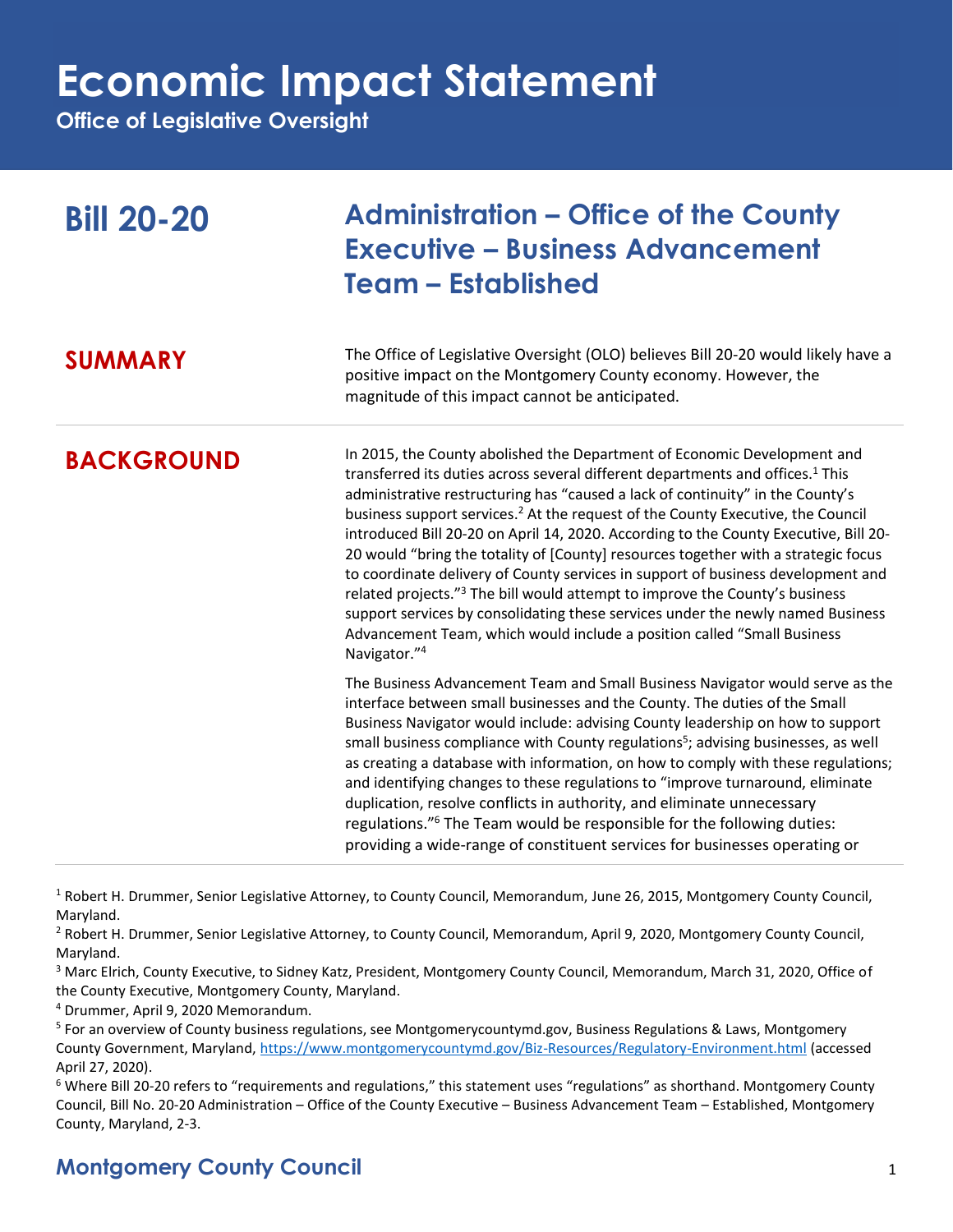**Office of Legislative Oversight**

|                                                                       | planning to operate in the County; serving as a "point of contact" for<br>businesses; and facilitating business interaction with other State, County, and<br>local government agencies. <sup>7</sup>                                                                                                                                                                                                                                                                                                                                                                |
|-----------------------------------------------------------------------|---------------------------------------------------------------------------------------------------------------------------------------------------------------------------------------------------------------------------------------------------------------------------------------------------------------------------------------------------------------------------------------------------------------------------------------------------------------------------------------------------------------------------------------------------------------------|
| <b>INFORMATION,</b><br><b>ASSUMPTIONS and</b><br><b>METHODOLOGIES</b> | No methodologies were used in this statement. The assumptions underlying<br>the claims made in the subsequent sections are based on the judgment of OLO<br>staff. The primary assumptions made in this statement are the following: First,<br>consolidating business support services within the Business Advancement<br>Team would improve the quality of these services to businesses operating in<br>the County. Second, the Small Business Navigator would identify redundant or<br>unnecessary business regulations, which would facilitate regulatory reform. |
| <b>VARIABLES</b>                                                      | The primary variables that would affect the economic impact of Bill 20-20 are<br>the following:<br>Ease of regulatory compliance-the time, cost, and number of<br>procedures to comply with County business regulations <sup>8</sup><br>Ease of starting a business-the time, cost, and number of procedures<br>required by the County to start a business                                                                                                                                                                                                          |

### **IMPACTS**

### **Businesses, Non-Profits, Other Private Organizations**

Workforce, operating costs, property values, capital investment, taxation policy, economic development, competitiveness, etc.

OLO believes that Bill 20-20 could have a positive impact on private organizations in the County. By improving the quality of business support services, the Business Advancement Team could decrease the time it takes entrepreneurs to start a business and business owners to comply with County regulations. This time-saving effect should be strongest for small businesses, which lack compliance officers and other resources that large firms use to efficiently and effectively comply with outside regulatory requirements. Moreover, by identifying redundant or unnecessary regulations that small businesses face, the Small Business Navigator could facilitate regulatory reforms that lower the costs of complying with business regulations and starting a business.

It is impossible for OLO to guarantee, much less estimate the magnitude of, these potential time-savings and cost-savings. However, there is theoretical reason to believe that these *potential* savings, if sufficiently large, would have an impact on the Council's priority indicators. Any financial savings, of course,

 $<sup>7</sup>$  Ibid, 3.</sup>

<sup>8</sup> The ease of compliance and starting-a-business variables are based on the World Bank's Doing Business Index. See Doingbusiness.org, Starting a Business Methodology, The World Bank[, https://www.doingbusiness.org/en/methodology/starting-a](https://www.doingbusiness.org/en/methodology/starting-a-business)[business](https://www.doingbusiness.org/en/methodology/starting-a-business) (accessed on April 28, 2020). I

### **Montgomery County Council** 2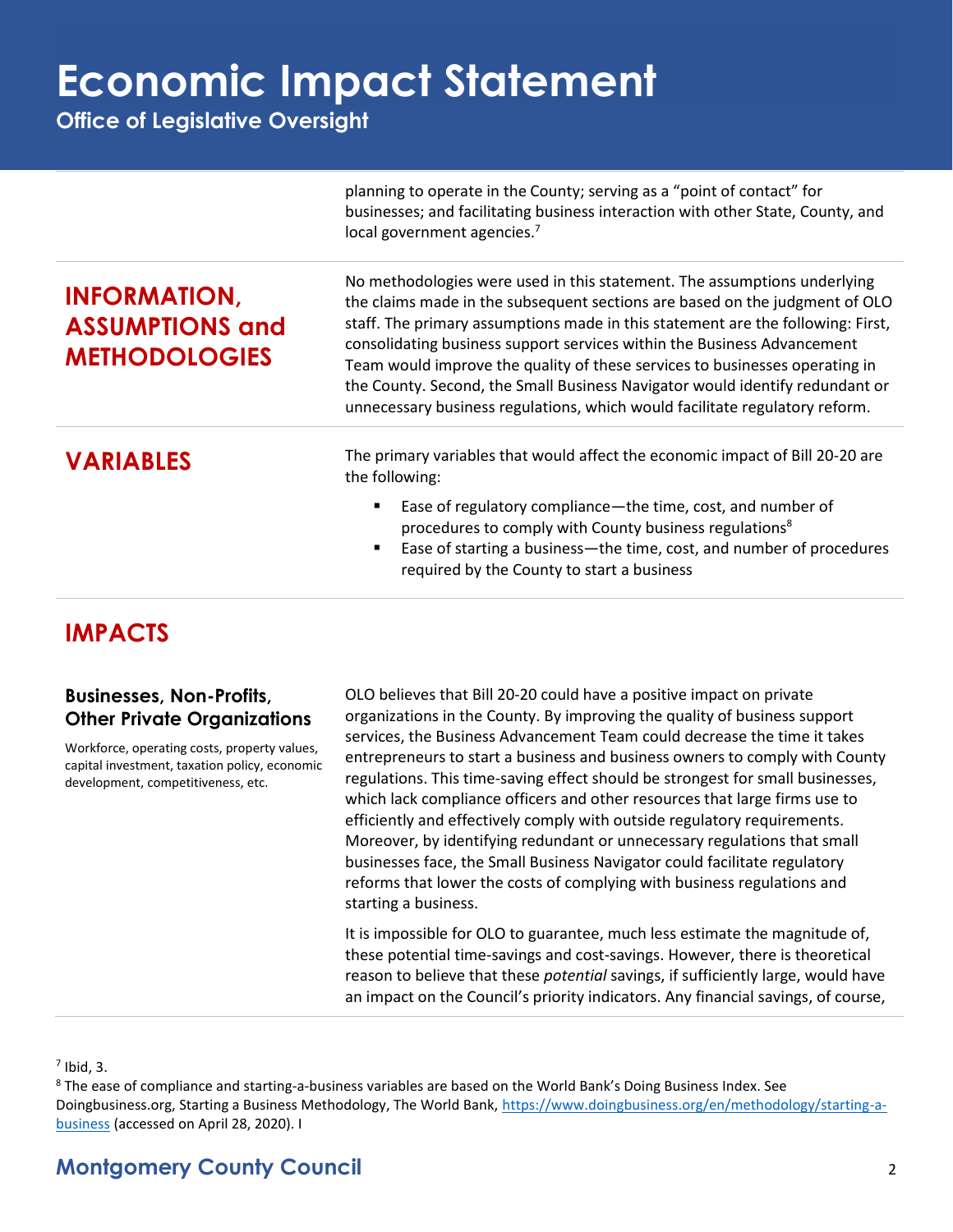**Office of Legislative Oversight**

would allow small business owners to offset operating and employment costs, and to increase capital investments. Improving the ease of starting a business and regulatory compliance for small businesses could lead to gains in economic development and the County's competitiveness relative to other jurisdictions in the Washington D.C. metropolitan region. Moreover, it is possible that some taxes on businesses could be eliminated if regulatory reform occurs as a result of what the Small Business Navigator finds. However, OLO sees no clear connection between Bill 20-20 and property values.

| Employment, property values, taxes paid, etc. | As previously stated, OLO cannot guarantee, much less estimate the<br>magnitude of, the time-savings and cost-savings that Bill 20-20 could<br>potentially generate for small businesses. If sufficiently large, these savings<br>could generate employment gains for County residents, which would increase<br>taxes paid. However, OLO sees no connection between Bill 20-20 and property<br>values for County residents. |
|-----------------------------------------------|-----------------------------------------------------------------------------------------------------------------------------------------------------------------------------------------------------------------------------------------------------------------------------------------------------------------------------------------------------------------------------------------------------------------------------|
| <b>WORKS CITED</b>                            | Doingbusiness.org. Starting a Business Methodology. The World Bank,<br>https://www.doingbusiness.org/en/methodology/starting-a-business.                                                                                                                                                                                                                                                                                    |
|                                               | Drummer, Robert H., Senior Legislative Attorney, to County Council.<br>Memorandum. June 26, 2015. Montgomery County Council, Maryland.                                                                                                                                                                                                                                                                                      |
|                                               | Drummer, Robert H., Senior Legislative Attorney, to County Council.<br>Memorandum. April 9, 2020. Montgomery County Council, Maryland.                                                                                                                                                                                                                                                                                      |
|                                               | Elrich, Marc, County Executive, to Sidney Katz, President, Montgomery County<br>Council. Memorandum. March 31, 2020. Office of the County Executive.<br>Montgomery County, Maryland.                                                                                                                                                                                                                                        |
|                                               | Montgomery County Council. Bill No. 20-20 Administration - Office of the<br>County Executive - Business Administration Team - Established. Montgomery<br>County, Maryland.                                                                                                                                                                                                                                                  |
|                                               | Montgomerycountymd.gov. Business Regulations & Laws. Montgomery<br>County Government, Maryland, https://www.montgomerycountymd.gov/Biz-<br>Resources/Regulatory-Environment.html.                                                                                                                                                                                                                                           |
| <b>CAVEATS</b>                                | Two caveats to the economic analysis performed here should be noted. First,<br>predicting the economic impacts of legislation is a challenging analytical<br>endeavor due to data limitations, the multitude of causes of economic<br>outcomes, economic shocks, uncertainty, and other factors. Second, the<br>analysis performed here is intended to <i>inform</i> the legislative process, not                           |